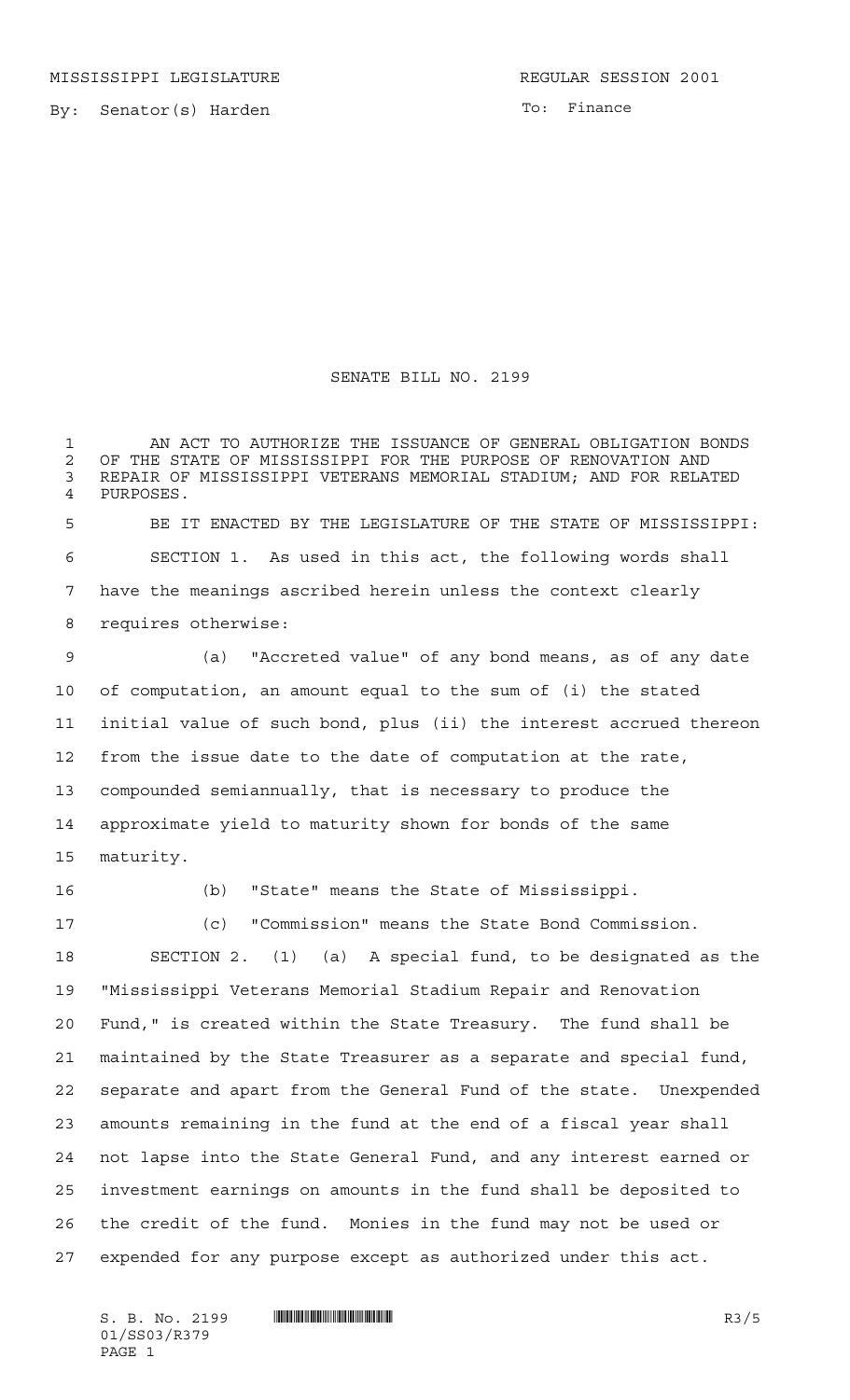(b) Monies deposited into the fund shall be disbursed, in the discretion of the Department of Finance and Administration, to pay the costs of renovation and/or repair of Mississippi Veterans Memorial Stadium**.**

 (2) Amounts deposited into such special fund shall be disbursed to pay the costs of the project described in subsection (1) of this section. Promptly after the commission has certified, by resolution duly adopted, that the projects described in subsection (1) of this section shall have been completed, abandoned, or cannot be completed in a timely fashion, any amounts remaining in such special fund shall be applied to pay debt service on the bonds issued under this act, in accordance with the proceedings authorizing the issuance of such bonds and as directed by the commission.

 (3) The Department of Finance and Administration, acting through the Bureau of Building, Grounds and Real Property Management, is expressly authorized and empowered to receive and expend any local or other source funds in connection with the expenditure of funds provided for in this section. The expenditure of monies deposited into the special fund shall be under the direction of the Department of Finance and Administration, and such funds shall be paid by the State Treasurer upon warrants issued by such department, which warrants shall be issued upon requisitions signed by the Executive Director of the Department of Finance and Administration, or his designee.

 (4) The Department of Finance and Administration is authorized to pay for repair, renovation, furnishing and equipping Mississippi Veterans Memorial Stadium.

 SECTION 3. (1) The commission, at one time, or from time to time, may declare by resolution the necessity for issuance of general obligation bonds of the State of Mississippi to provide funds for all costs incurred or to be incurred for the purposes described in Section 2 of this act. Upon the adoption of a

 $S. B. No. 2199$  . The set of  $\mathbb S$  and  $S. S. S. S.$ 01/SS03/R379 PAGE 2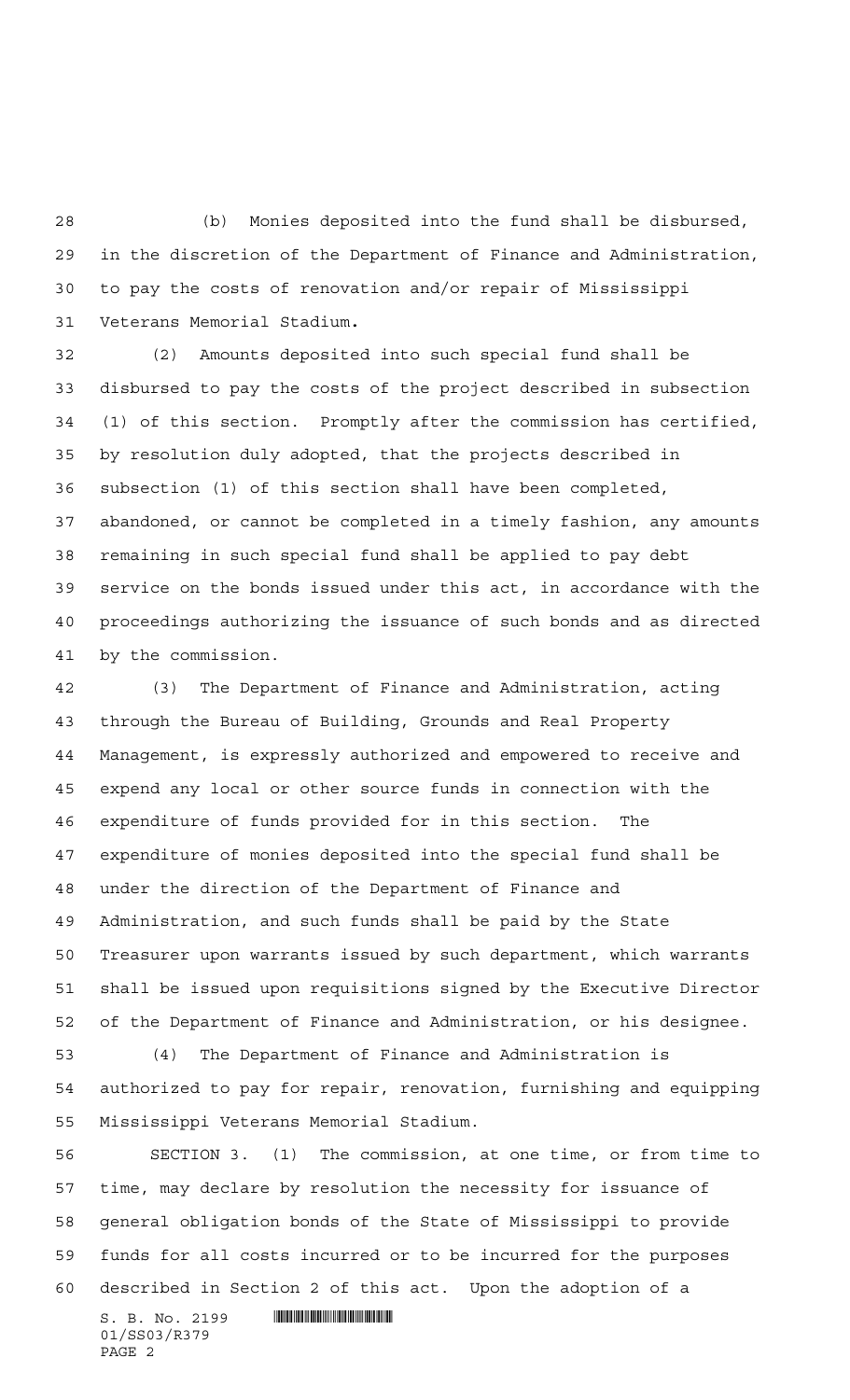resolution by the Department of Finance and Administration, declaring the necessity for the issuance of any part or all of the general obligation bonds authorized by this section, the Department of Finance and Administration shall deliver a certified copy of its resolution or resolutions to the commission. Upon receipt of such resolution, the commission, in its discretion, may act as the issuing agent, prescribe the form of the bonds, advertise for and accept bids, issue and sell the bonds so authorized to be sold and do any and all other things necessary and advisable in connection with the issuance and sale of such bonds. The total amount of bonds issued under this act shall not exceed Ten Million Dollars (\$10,000,000.00).

 (2) Any investment earnings on amounts deposited into the special fund created in Section 2 of this act shall be used to pay debt service on bonds issued under this act, in accordance with the proceedings authorizing issuance of such bonds.

 SECTION 4. The principal of and interest on the bonds authorized under this act shall be payable in the manner provided in this section. Such bonds shall bear such date or dates, be in such denomination or denominations, bear interest at such rate or rates (not to exceed the limits set forth in Section 75-17-101, Mississippi Code of 1972), be payable at such place or places within or without the State of Mississippi, shall mature absolutely at such time or times not to exceed twenty-five (25) years from date of issue, be redeemable before maturity at such time or times and upon such terms, with or without premium, shall bear such registration privileges, and shall be substantially in such form, all as shall be determined by resolution of the commission.

 SECTION 5. The bonds authorized by this act shall be signed by the chairman of the commission, or by his facsimile signature, and the official seal of the commission shall be affixed thereto, attested by the secretary of the commission. The interest

 $S. B. No. 2199$  . The set of  $\mathbb S$  and  $S. S. S. S.$ 01/SS03/R379 PAGE 3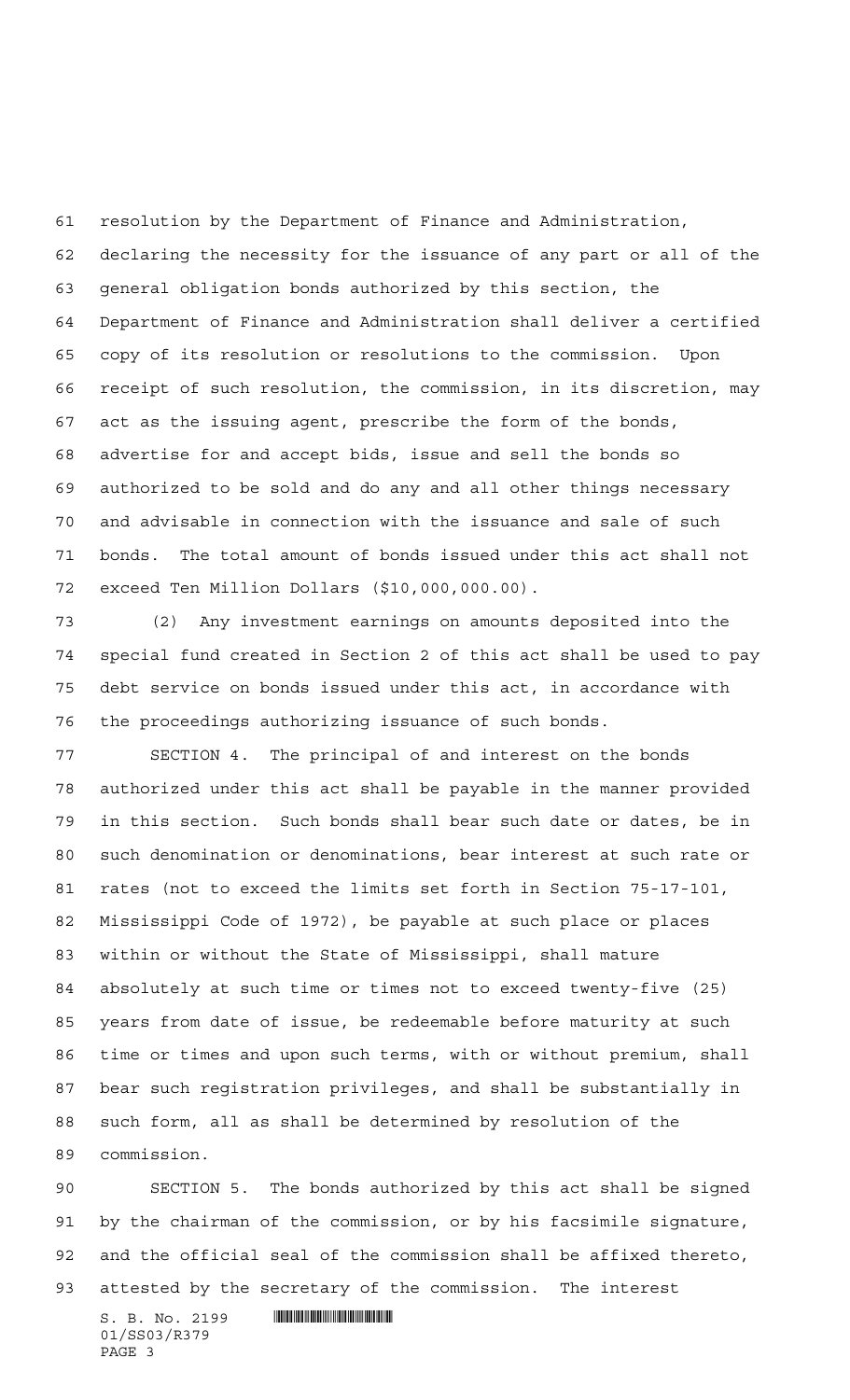coupons, if any, to be attached to such bonds may be executed by the facsimile signatures of such officers. Whenever any such bonds shall have been signed by the officials designated to sign the bonds who were in office at the time of such signing but who may have ceased to be such officers before the sale and delivery of such bonds, or who may not have been in office on the date such bonds may bear, the signatures of such officers upon such bonds and coupons shall nevertheless be valid and sufficient for all purposes and have the same effect as if the person so officially signing such bonds had remained in office until their delivery to the purchaser, or had been in office on the date such bonds may bear. However, notwithstanding anything herein to the contrary, such bonds may be issued as provided in the Registered Bond Act of the State of Mississippi.

 SECTION 6. All bonds and interest coupons issued under the provisions of this act have all the qualities and incidents of negotiable instruments under the provisions of the Uniform Commercial Code, and in exercising the powers granted by this act, the commission shall not be required to and need not comply with the provisions of the Uniform Commercial Code.

 SECTION 7. The commission shall act as the issuing agent for the bonds authorized under this act, prescribe the form of the bonds, advertise for and accept bids, issue and sell the bonds so authorized to be sold, pay all fees and costs incurred in such issuance and sale, and do any and all other things necessary and advisable in connection with the issuance and sale of such bonds. The commission is authorized and empowered to pay the costs that are incident to the sale, issuance and delivery of the bonds authorized under this act from the proceeds derived from the sale of such bonds. The commission shall sell such bonds on sealed bids at public sale, and for such price as it may determine to be for the best interest of the State of Mississippi, but no such sale shall be made at a price less than par plus accrued interest

S. B. No. 2199 \*SS03/R379\* 01/SS03/R379 PAGE 4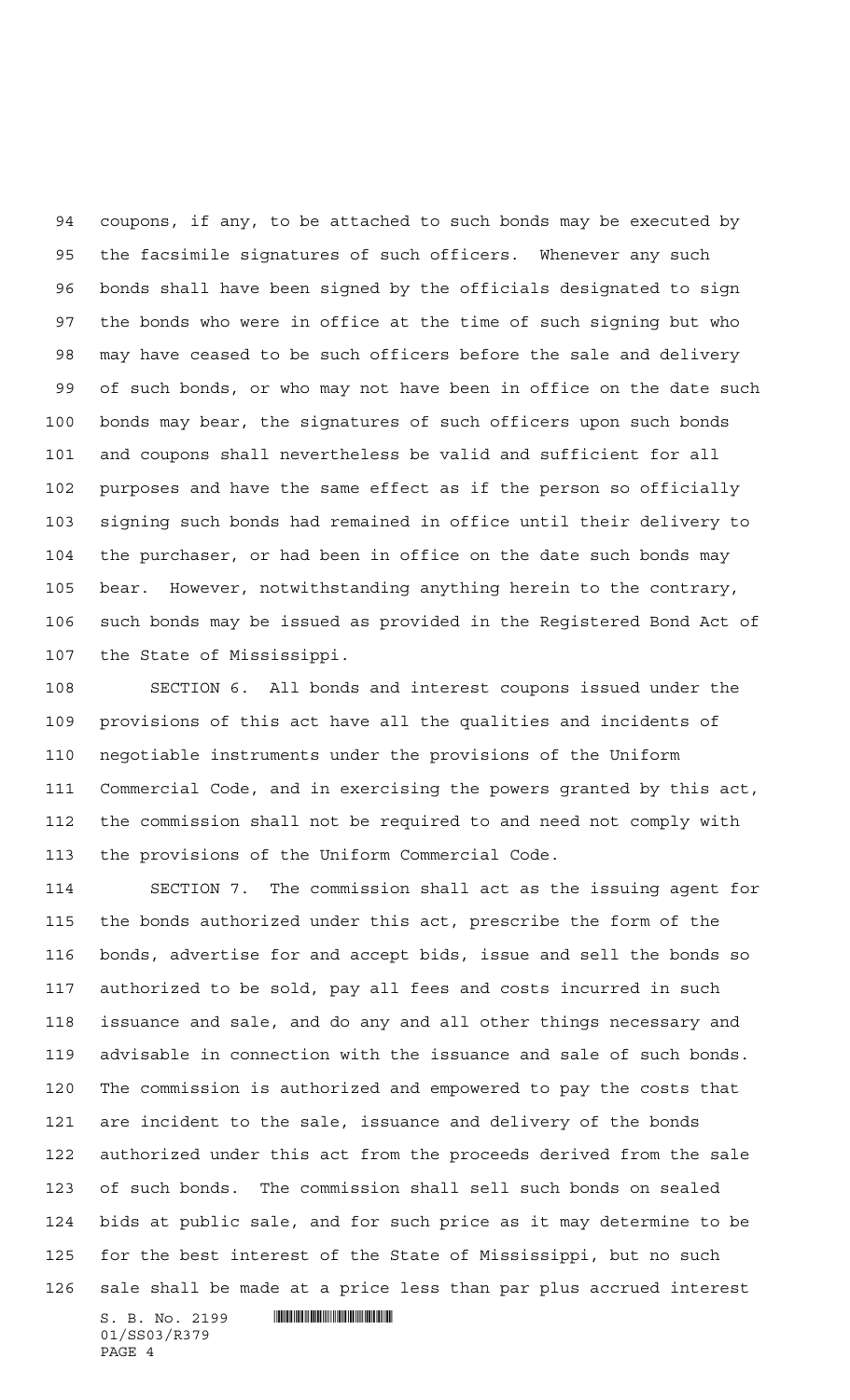to the date of delivery of the bonds to the purchaser. All interest accruing on such bonds so issued shall be payable semiannually or annually; however, the first interest payment may be for any period of not more than one (1) year.

 Notice of the sale of any such bond shall be published at least one (1) time, not less than ten (10) days before the date of sale, and shall be so published in one or more newspapers published or having a general circulation in the City of Jackson, Mississippi, and in one or more other newspapers or financial journals with a national circulation, to be selected by the commission.

 The commission, when issuing any bonds under the authority of this act, may provide that bonds, at the option of the State of Mississippi, may be called in for payment and redemption at the call price named therein and accrued interest on such date or dates named therein.

 SECTION 8. The bonds issued under the provisions of this act are general obligations of the State of Mississippi, and for the payment thereof the full faith and credit of the State of Mississippi is irrevocably pledged. If the funds appropriated by the Legislature are insufficient to pay the principal of and the interest on such bonds as they become due, then the deficiency shall be paid by the State Treasurer from any funds in the State Treasury not otherwise appropriated. All such bonds shall contain recitals on their faces substantially covering the provisions of this section.

 SECTION 9. Upon the issuance and sale of bonds under the provisions of this act, the commission shall transfer the proceeds of any such sale or sales to the special fund created in Section 2 of this act. The proceeds of such bonds shall be disbursed solely upon the order of the Department of Finance and Administration under such restrictions, if any, as may be contained in the resolution providing for the issuance of the bonds.

 $S. B. No. 2199$  . The set of  $\mathbb S$  and  $\mathbb S$  and  $\mathbb S$  and  $\mathbb S$  and  $\mathbb S$  and  $\mathbb S$  and  $\mathbb S$  and  $\mathbb S$  and  $\mathbb S$  and  $\mathbb S$  and  $\mathbb S$  and  $\mathbb S$  and  $\mathbb S$  and  $\mathbb S$  and  $\mathbb S$  and  $\mathbb S$  and  $\mathbb S$  and  $\mathbb S$  01/SS03/R379 PAGE 5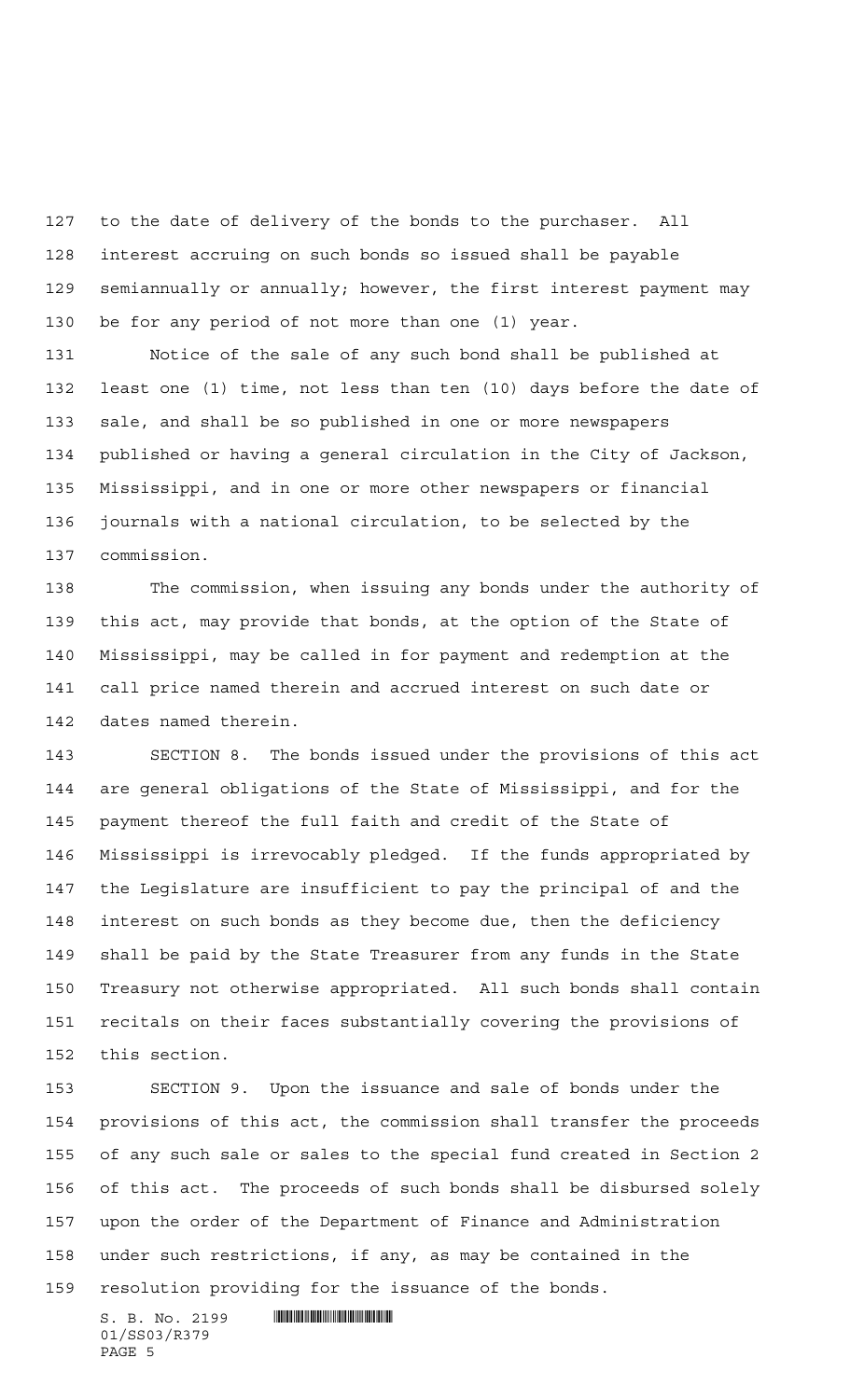SECTION 10. The bonds authorized under this act may be issued without any other proceedings or the happening of any other conditions or things other than those proceedings, conditions and things which are specified or required by this act. Any resolution providing for the issuance of bonds under the provisions of this act shall become effective immediately upon its adoption by the commission, and any such resolution may be adopted at any regular or special meeting of the commission by a majority of its members.

 SECTION 11. The bonds authorized under the authority of this act may be validated in the Chancery Court of the First Judicial District of Hinds County, Mississippi, in the manner and with the force and effect provided by Chapter 13, Title 31, Mississippi Code of 1972, for the validation of county, municipal, school district and other bonds. The notice to taxpayers required by such statutes shall be published in a newspaper published or having a general circulation in the City of Jackson, Mississippi.

 SECTION 12. Any holder of bonds issued under the provisions of this act or of any of the interest coupons pertaining thereto may, either at law or in equity, by suit, action, mandamus or other proceeding, protect and enforce any and all rights granted under this act, or under such resolution, and may enforce and compel performance of all duties required by this act to be performed, in order to provide for the payment of bonds and interest thereon.

 SECTION 13. All bonds issued under the provisions of this act shall be legal investments for trustees and other fiduciaries, and for savings banks, trust companies and insurance companies organized under the laws of the State of Mississippi, and such bonds shall be legal securities which may be deposited with and shall be received by all public officers and bodies of this state and all municipalities and political subdivisions for the purpose of securing the deposit of public funds.

 $S. B. No. 2199$  . The set of  $\mathbb S$  and  $S. S. S. S.$ 01/SS03/R379 PAGE 6